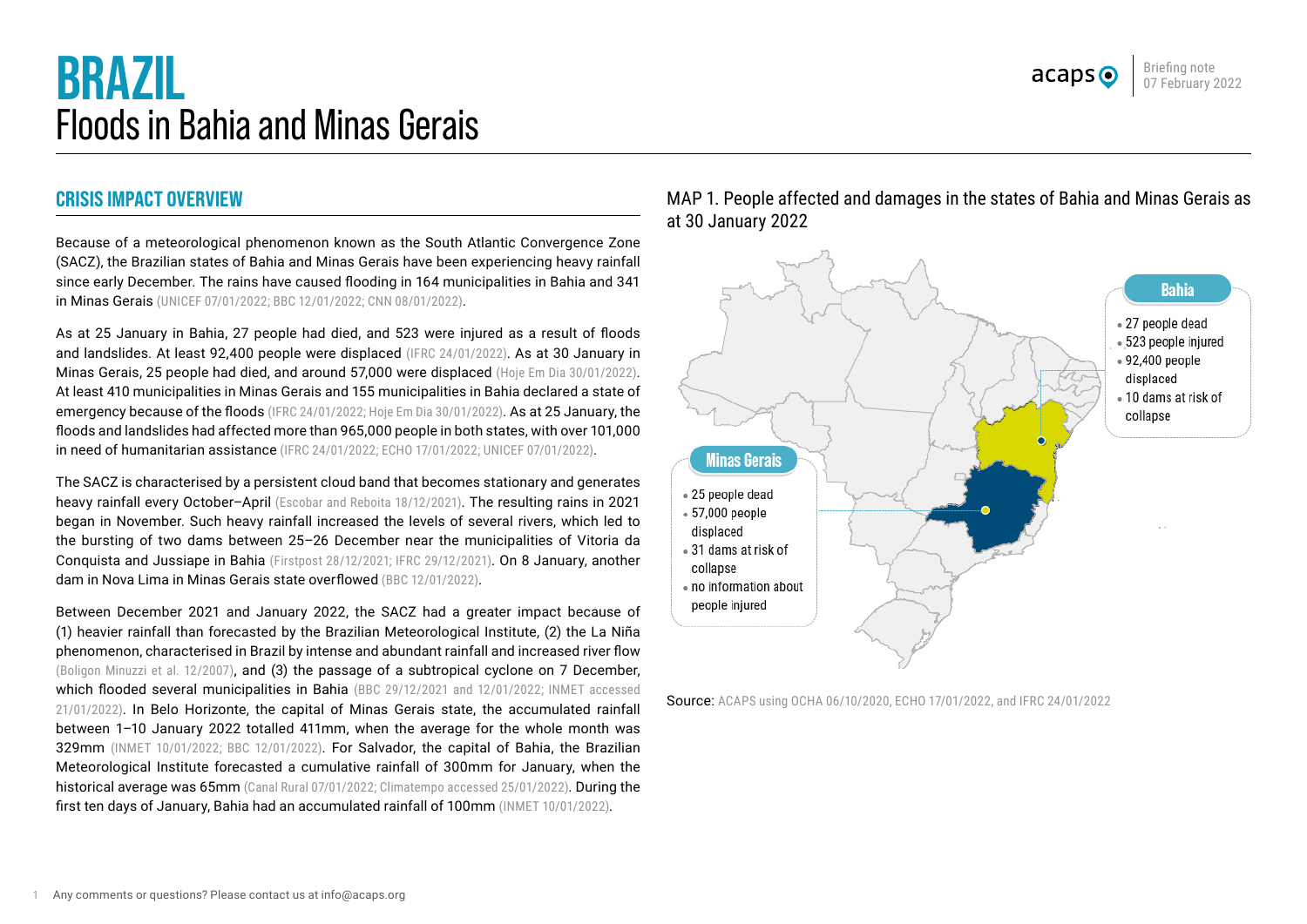# **ANTICIPATED SCOPE AND SCALE**

There are 31 dams in Minas Gerais and ten in Bahia that are in a state of emergency given the risk of collapse [\(Diário Do Comércio 25/01/2022](https://diariodocomercio.com.br/economia/chuvas-colocam-barragens-em-alerta-3-anos-apos-ruptura-em-brumadinho/); [Insurance Journal 12/01/2022](https://www.insurancejournal.com/news/international/2022/01/12/648994.htm); [O Globo 27/12/2022](https://g1.globo.com/jornal-nacional/noticia/2021/12/27/dez-represas-na-bahia-sao-monitoradas-por-risco-de-rompimento-em-funcao-das-chuvas.ghtml)). In Minas Gerais, two dams have collapsed in the last six years. One of these dams collapsed in 2019 and left 270 dead in the municipality of Brumadinho ([Bloomberg 11/01/2022;](https://www.bloomberglinea.com.co/2022/01/12/lluvia-en-brasil-paraliza-minas-de-hierro-inquietud-por-represas/) ECHO [13/01/2022](https://reliefweb.int/report/brazil/brazil-floods-and-landslides-update-government-bahia-civil-protection-minas-gerais-0)). Dams in Brazil suffered more incidents in 2020 (44) than in 2011–2019 combined (39). Dams are probably increasingly failing because they are often not designed for the significant increase in rainfall Brazil has been experiencing recently [\(RSB 2021](https://www.snisb.gov.br/relatorio-anual-de-seguranca-de-barragem/2020/rsb-2020.pdf)). Most of these dams are located near highly populated centres, so if they overflow or collapse, the number of displaced people, deaths, and injuries in nearby populations will dramatically increase ([BNamericas 12/01/2022](https://www.bnamericas.com/en/news/fears-rise-about-condition-of-brazil-tailings-dams)).

January–April are the rainiest months of the year for Minas Gerais and Bahia ([Datos Mundial](https://www.datosmundial.com/america/brasil/clima-minas-gerais.php)  [accessed 13/01/2022](https://www.datosmundial.com/america/brasil/clima-minas-gerais.php) a; [Datos Mundial accessed 13/01/2022](https://www.datosmundial.com/america/brasil/clima-bahia.php) b). The average daily rainfall is 2.7mm between May–December and 5.4mm between January–April ([Datos Mundial accessed 13/01/2022](https://www.datosmundial.com/america/brasil/clima-minas-gerais.php)  a). As at 27 January, the Cachoeira, das Velhas, Doce, Gabo Bravo, Jucuruçu, Paraopeba, and São Francisco Rivers remained at risk of flooding [\(Brasil de Fato 25/01/2022;](https://www.brasildefato.com.br/2022/01/25/em-minas-gerais-atividade-mineradora-agrava-enchentes-e-dificulta-prevencao) [O Globo 27/12/2021](https://g1.globo.com/jornal-nacional/noticia/2021/12/27/dez-represas-na-bahia-sao-monitoradas-por-risco-de-rompimento-em-funcao-das-chuvas.ghtml); [Estado de Minas 12/01/2022](https://www.em.com.br/app/noticia/gerais/2022/01/12/interna_gerais,1336983/rios-sobem-e-alertas-de-inundacao-se-multiplicam-em-minas.shtml); [Metro1 10/01/2022](https://www.metro1.com.br/noticias/cidade/117619,chuvas-sobe-para-166-numero-de-municipios-em-situacao-de-emergencia-na-bahia)). If the rains are sustained throughout the first months of 2022, the banks of several rivers in Bahia and Minas Gerais will likely break, increasing the number of displaced people.

## **HUMANITARIAN CONSTRAINTS**

In Bahia, the main roads have reopened early January after being blocked by overflowing rivers and broken dams [\(UNICEF 07/01/2022](https://reliefweb.int/sites/reliefweb.int/files/resources/UNICEF%20Brazil%20Flash%20Situation%20Report%20No.%201%20%28Bahia%20Floods%29%20-%2008%20January%202022.pdf)). In Minas Gerais, 13 roads were still completely blocked and 80 partially blocked as at 31 January 2022 ([Comando de Policiamento Rodoviário](https://www.google.com/maps/d/u/0/viewer?mid=1LWPe79KMUz4OUWcAuViGU5RfTHraffuA&ll=-21.95429966017785%2C-42.87104269338803&z=7)  [accessed 31/01/2022](https://www.google.com/maps/d/u/0/viewer?mid=1LWPe79KMUz4OUWcAuViGU5RfTHraffuA&ll=-21.95429966017785%2C-42.87104269338803&z=7)).

As at 14 January, some villages were still flooded, and access remained limited (Instituto [Guaicuy 14/01/2022](https://guaicuy.org.br/chuvas-em-minas-gerais-boletim5/); [UNICEF 07/01/2022](https://reliefweb.int/sites/reliefweb.int/files/resources/UNICEF%20Brazil%20Flash%20Situation%20Report%20No.%201%20%28Bahia%20Floods%29%20-%2008%20January%202022.pdf); [Brasil de Fato 09/12/2022\)](https://www.brasildefato.com.br/2022/01/09/muro-construido-pela-vale-causa-obstrucao-de-pontes-e-isola-habitantes-em-macacos-mg).

# **CRISIS IMPACT**

## **Shelter and NFIs**

Floods and landslides have displaced at least 147,700 people in Bahia and Minas Gerais ([ECHO 13/01/2022](https://reliefweb.int/report/brazil/brazil-floods-and-landslides-update-government-bahia-civil-protection-minas-gerais-0)). As at 11 January, the Brazilian State had activated 36 temporary shelters, housing 10,000 IDPs [\(Estado de Minas 11/01/2022](https://www.em.com.br/app/noticia/gerais/2022/01/11/interna_gerais,1336818/ajuda-aos-desabrigados-continua-em-todo-o-estado.shtml)). The rest of the displaced people staved in makeshift shelters or the homes of relatives or acquaintances ([UNICEF 07/01/2022](https://reliefweb.int/sites/reliefweb.int/files/resources/UNICEF%20Brazil%20Flash%20Situation%20Report%20No.%201%20%28Bahia%20Floods%29%20-%2008%20January%202022.pdf); Folha de S. [Paulo 27/12/2021;](https://www1.folha.uol.com.br/cotidiano/2021/12/desabrigados-pela-chuva-na-bahia-sao-levados-para-abrigos-e-escolas.shtml) [Estado de Minas 11/01/2022](https://www.em.com.br/app/noticia/gerais/2022/01/11/interna_gerais,1336792/bh-nao-registra-acolhidos-em-abrigos.shtml)). Some schools have also been used as temporary shelters. These schools do not have sufficient kitchen facilities, beds, and bathrooms for the displaced population ([Educacao 11/01/2022](https://www2.educacao.mg.gov.br/component/gmg/story/11808-escolas-estaduais-servem-de-abrigo-e-oferecem-acolhimento-para-familias-afetadas-pelas-chuvas-em-minas-gerais); [UNICEF 07/01/2022](https://reliefweb.int/sites/reliefweb.int/files/resources/UNICEF%20Brazil%20Flash%20Situation%20Report%20No.%201%20%28Bahia%20Floods%29%20-%2008%20January%202022.pdf)). Shelters have been working at maximum capacity, making social distancing difficult, and there has been a shortage of hygiene items, toilets, and gender-segregated showers ([UNICEF 07/01/2022](https://reliefweb.int/sites/reliefweb.int/files/resources/UNICEF%20Brazil%20Flash%20Situation%20Report%20No.%201%20%28Bahia%20Floods%29%20-%2008%20January%202022.pdf)). Many families are unable to return to their homes because their houses remain flooded, are damaged, or are at risk of collapsing. Approximately 36,000 people are expected to remain in temporary shelters for several weeks until their homes can be rebuilt ([AgênciaBrasil 15/01/2022](https://agenciabrasil.ebc.com.br/geral/noticia/2022-01/chuvas-deixam-45-mil-desalojados-e-66-mil-desabrigados-em-minas); [Poder360](https://www.poder360.com.br/brasil/bahia-chega-a-27-mortos-e-30-000-desabrigados-pelas-chuvas/)  [16/01/2022;](https://www.poder360.com.br/brasil/bahia-chega-a-27-mortos-e-30-000-desabrigados-pelas-chuvas/) [O Globo 12/01/2022](https://oglobo.globo.com/brasil/chuvas-em-minas-gerais-sobe-para-24-numero-de-mortes-25350898)).

#### **WASH**

Floods caused damage to water and sewerage systems, putting the affected population at risk of waterborne diseases ([IFCR 29/12/2021](https://reliefweb.int/report/brazil/brazil-floods-information-bulletin-mdrbr010)). Shelters are contaminated with solid waste and plastic, and there is stagnant water on roads and public spaces, putting community members at risk of vector-borne diseases ([UNICEF 07/01/2022](https://reliefweb.int/sites/reliefweb.int/files/resources/UNICEF%20Brazil%20Flash%20Situation%20Report%20No.%201%20%28Bahia%20Floods%29%20-%2008%20January%202022.pdf)). Poor sanitation systems have led to cases of diarrhoea in some areas of Bahia and Minas Gerais ([IFCR 29/12/2021\)](https://reliefweb.int/report/brazil/brazil-floods-information-bulletin-mdrbr010). Existing shelters lack safe drinking water and sufficient hygiene and sanitation facilities for displaced people. UNICEF has reported a lack of sanitary towels, nappies, soap, and other basic sanitation items for women [\(UNICEF 07/01/2022\)](https://reliefweb.int/sites/reliefweb.int/files/resources/UNICEF%20Brazil%20Flash%20Situation%20Report%20No.%201%20%28Bahia%20Floods%29%20-%2008%20January%202022.pdf).

#### **Health**

Medical centres have focused on treating over 523 people injured by the floods ([ECHO](https://reliefweb.int/report/brazil/brazil-floods-update-inmet-media-echo-daily-flash-3-january-2022)  [03/01/2022\)](https://reliefweb.int/report/brazil/brazil-floods-update-inmet-media-echo-daily-flash-3-january-2022). The capacity of medical centres is not at its limit yet, but facilities are struggling to provide emergency care ([IFCR 29/12/2021\)](https://reliefweb.int/report/brazil/brazil-floods-information-bulletin-mdrbr010).

There is a risk of transmission of diseases such as dengue and zika resulting from the shortage and a lack of use of repellent. Other diseases, such as influenza A and COVID-19, are also likely to spread, as there is a shortage of soap, disinfecting alcohol, and masks.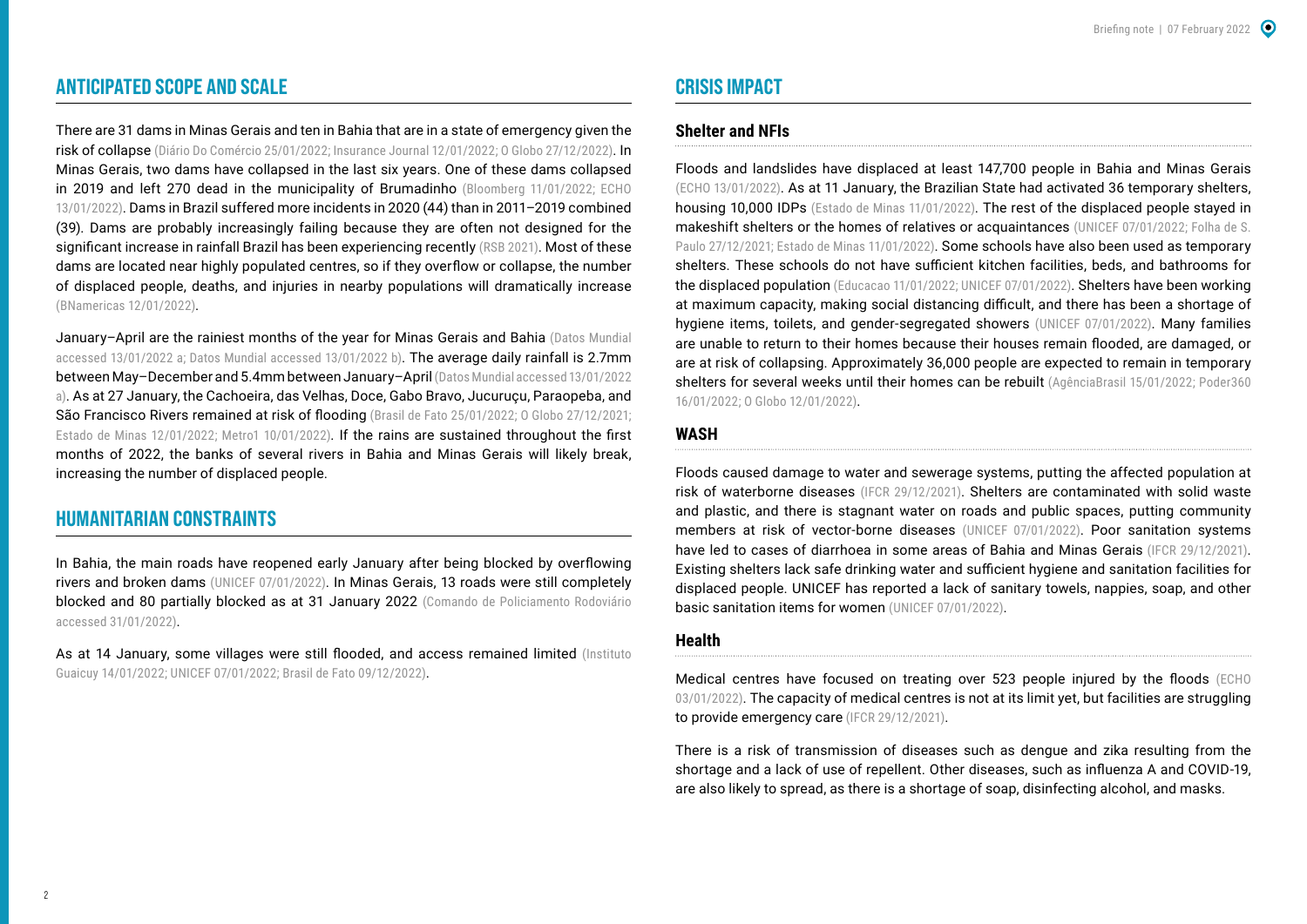People seeking help in health facilities because of respiratory infections increased by 400% as the number of flu and COVID-19 cases rose between November–December ([UNICEF](https://reliefweb.int/sites/reliefweb.int/files/resources/UNICEF%20Brazil%20Flash%20Situation%20Report%20No.%201%20%28Bahia%20Floods%29%20-%2008%20January%202022.pdf)  [07/01/2022](https://reliefweb.int/sites/reliefweb.int/files/resources/UNICEF%20Brazil%20Flash%20Situation%20Report%20No.%201%20%28Bahia%20Floods%29%20-%2008%20January%202022.pdf); [Criativa 21/12/2021](https://criativaonline.com.br/sindrome-gripal-aumenta-em-ate-400-atendimentos-nas-upas-da-bahia/)). Normally, during the rainy season, there is an increase in respiratory infections in Brazil. Medical staff in Bahia and Minas Gerais say that given the floods, they expect an increase in people needing treatment for other illnesses, which could affect their capacity to provide care ([Criativa 21/12/2021](https://criativaonline.com.br/sindrome-gripal-aumenta-em-ate-400-atendimentos-nas-upas-da-bahia/); [Folha de S. Paulo 23/12/2021\)](https://www1.folha.uol.com.br/equilibrioesaude/2021/12/epidemia-de-gripe-atinge-ao-menos-17-estados-do-brasil.shtml).

The occupation of intensive care and nursing care beds by COVID-19 patients in Minas Gerais exceeded 70% in January – a situation that had not occurred since April 2021. This development also prompted the authorities to raise a red alert (0 Globo 12/01/2022). As at 31 January, intensive care bed occupancy for COVID-19 patients was at approximately 84%, but medical authorities confirmed there were enough beds to face the increase of cases (0 [Tempo 31/01/2022](https://www.otempo.com.br/cidades/covid-minas-tem-recorde-de-infeccoes-em-janeiro-com-quase-meio-milhao-de-casos-1.2604709); [O Globo 27/01/2022\)](https://g1.globo.com/mg/minas-gerais/noticia/2022/01/27/mg-tem-leitos-suficientes-para-suportar-o-pico-de-casos-de-covid-diz-secretario-de-saude.ghtml). In Bahia, the occupancy of hospital beds was over 93% in the paediatric sector and over 74% for adults (0 Globo 31/01/2022). In both states, medical authorities said the high percentages were the result of an increase in seasonal flu cases aggravated by the attention required by those injured by floods [\(Correio 17/01/2022](https://www.correio24horas.com.br/noticia/nid/covid-19-ocupacao-de-leitos-de-uti-pediatrica-chega-a-93-na-bahia/); BNews [18/01/2022](https://www.bnews.com.br/noticias/coronavirus/leitos-uti-adulto-na-bahia-tem-65-de-ocupacao.html)).

#### **Food insecurity**

Food security is compromised, as 75% of the territory affected by the rains is rural, and most of the land in the affected states is used for food production (0 Popular 10/01/2021). Some municipalities in Minas Gerais and Bahia are already experiencing food shortages because of the destruction of their crops ([Record TV 19/01/2022;](https://recordtv.r7.com/fala-brasil/videos/fortes-chuvas-provocam-desabastecimento-em-cidades-de-minas-gerais-19012022) [Correio 06/01/2022](https://www.correio24horas.com.br/noticia/nid/com-mercados-devastados-pelas-chuvas-cidades-baianas-vivem-de-doacao-de-comida/)). There are about 100 road connection points obstructed by floods and landslides, making it difficult for commercial goods to enter the affected zones [\(O Globo 20/01/2022](https://g1.globo.com/mg/minas-gerais/noticia/2022/01/20/veja-quais-pontos-ainda-seguem-interditados-nas-estradas-de-minas-gerais-nesta-quinta-feira.ghtml)).

Heavy rains and the subtropical cyclone of 7 December caused flooding, which led to crop losses and prevented the harvesting and replanting of crops (0 Popular 10/01/2021; Hoje Emdia [06/01/2021](https://www.hojeemdia.com.br/primeiro-plano/economia/feira-mais-cara-chuva-destr%C3%B3i-planta%C3%A7%C3%B5es-em-minas-e-leva-sacol%C3%B5es-a-comprarem-em-s%C3%A3o-paulo-1.870947)). In Minas Gerais, producers of vegetables have lost large parts or all of their production, leading to reduced availability and higher food prices ([Hoje Emdia 06/01/2021](https://www.hojeemdia.com.br/primeiro-plano/economia/feira-mais-cara-chuva-destr%C3%B3i-planta%C3%A7%C3%B5es-em-minas-e-leva-sacol%C3%B5es-a-comprarem-em-s%C3%A3o-paulo-1.870947)). The total surface area for crop production affected was unknown as at 31 January. The main food security risk is linked to the fact that most of the production in this area is for subsistence farming or for local markets (0 Popular 10/01/2021). The destruction of roads and bridges may further restrict access to food for the population [\(IFCR 29/12/2021;](https://reliefweb.int/report/brazil/brazil-floods-information-bulletin-mdrbr010) 0 Popular 10/01/2021).

# **AGGRAVATING FACTORS**

#### **COVID-19 and seasonal flu**

Amid a new wave of COVID-19 cases, floods in Minas Gerais and Bahia could put a strain on healthcare. Since the end of December, COVID-19 cases in Bahia and Minas Gerais have increased. Minas Gerais went from 200–400 cases per day in early December to 28,505 new cases on 31 January 2022. Bahia went from 500–600 cases per day in early December to 6,305 new cases on 31 January 2022 ([O Globo accessed 31/01/2022\)](https://especiais.g1.globo.com/bemestar/coronavirus/estados-brasil-mortes-casos-media-movel/). Although more than 70% of the population in Bahia and Minas Gerais has received at least one dose of the COVID-19 vaccine [\(O Globo accessed 13/12/2021\)](https://edition.cnn.com/2021/12/28/americas/brazil-bahia-flooding-intl/index.html), the floods could lead to an increase in cases and later hospitalisations, further stretching the health system's capacity to treat other diseases or injuries.

Floods have damaged stored COVID-19 vaccines in several locations, which could slow the vaccination campaign at the peak of the fourth wave of COVID-19 infections.

Similarly, medical institutions in Brazil have reported several cases of people infected with both the flu and COVID-19 ([The Sydney Morning Herald 05/01/2022](https://www.smh.com.au/world/south-america/flurona-the-combination-of-covid-and-the-flu-diagnosed-in-brazil-20220105-p59lx2.html)). The rainy season tends to increase the incidence of respiratory illnesses. At the same time, it limits the adoption of social distancing and protective measures against COVID-19, making an increase in respiratory illnesses likely ([The Washington Post 04/01/2022\)](https://www.washingtonpost.com/world/2022/01/04/twindemic-coronavirus-flu-outbreak-2021-israel-brazil-australia/). With this likelihood, the health system may face an increase in admitted patients over the coming weeks.

#### **Poverty and inflation**

In Minas Gerais, at least 3.5 million people live in poverty and 1.5 million in extreme poverty. These numbers represent about 25% of the state's population [\(Brasil de Fato 24/06/2021](https://www.brasildefatomg.com.br/2021/06/24/mais-de-25-da-populacao-mineira-esta-em-situacao-de-pobreza-ou-extrema-pobreza)). Bahia is the Brazilian state with the highest number of people living in extreme poverty. About 40% live in poverty and 12% in extreme poverty ([A Tarde 12/11/2020](https://atarde.com.br/bahia/bahia-tem-o-maior-numero-de-pessoas-extremamente-pobres-do-brasil-aponta-ibge-1135326)). Poverty is much more pronounced among the rural population (IFAD 10/2017; [Observatório das Desigualdades 11/05/2021\)](http://observatoriodesigualdades.fjp.mg.gov.br/?p=1665). Given that most of the flooding and landslides have affected rural areas, the poor are the most affected. Road blockades and shortages of food and other goods have led to higher inflation than expected, resulting in significant increases in the price of everyday consumer goods ([O Globo 05/01/2022](https://g1.globo.com/ba/bahia/noticia/2022/01/05/legumes-tem-alta-nos-precos-em-feira-de-salvador-faeb-descarta-inflacao-por-causa-da-chuva-no-interior-da-ba.ghtml)). Food shortages are already evident among IDPs, and there are shortages even among the nondisplaced population because of the loss of livelihoods and rising prices ([BBC 07/01/2022](https://www.bbc.com/portuguese/brasil-59483954); [Hoje em Dia 20/01/2022\)](https://www.hojeemdia.com.br/horizontes/cidades/servas-pede-%C3%A1gua-alimentos-e-outros-materiais-para-atingidos-pelas-chuvas-roupa-n%C3%A3o-precisa-mais-1.872969).